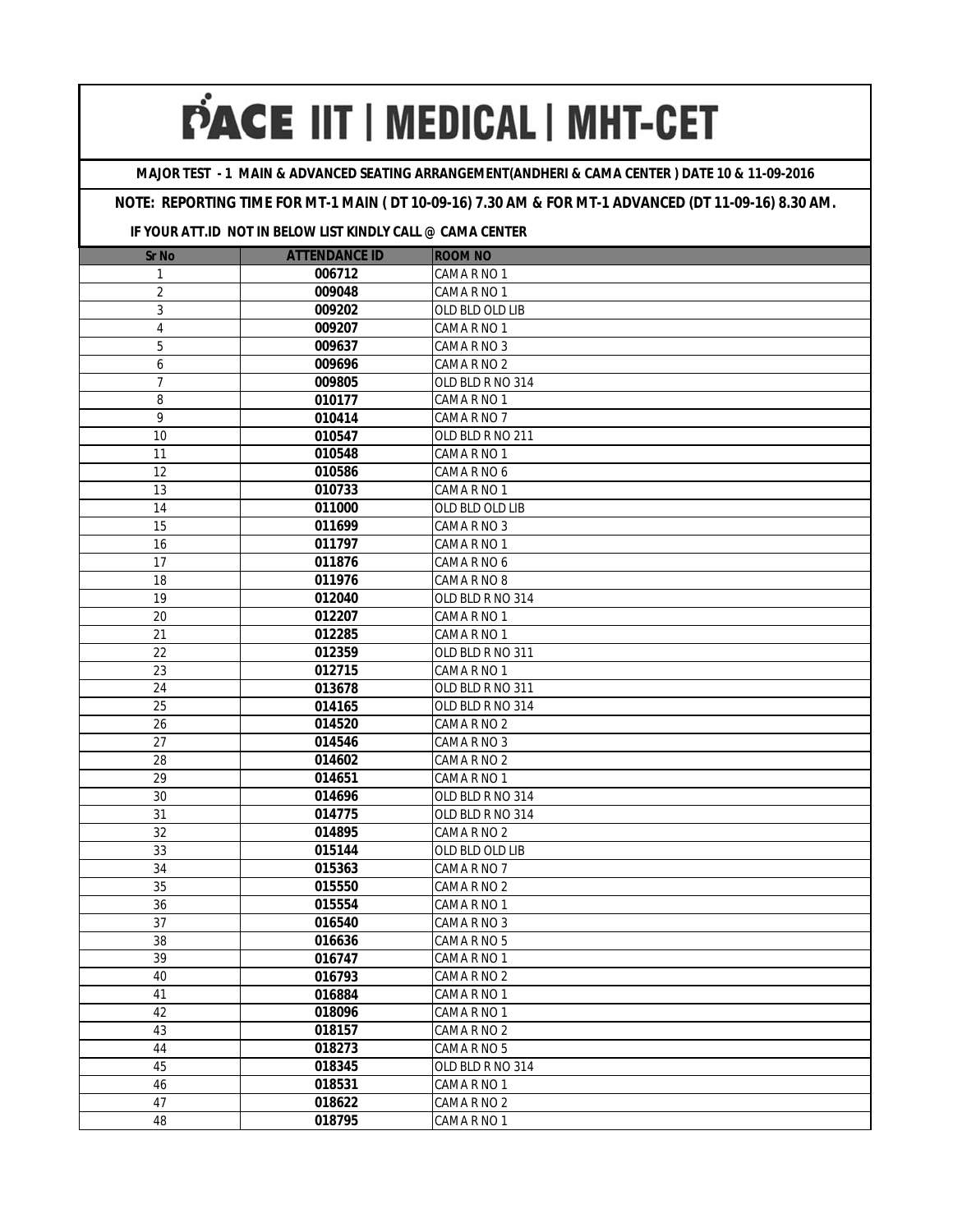**MAJOR TEST - 1 MAIN & ADVANCED SEATING ARRANGEMENT(ANDHERI & CAMA CENTER ) DATE 10 & 11-09-2016**

### **NOTE: REPORTING TIME FOR MT-1 MAIN ( DT 10-09-16) 7.30 AM & FOR MT-1 ADVANCED (DT 11-09-16) 8.30 AM.**

| <b>Sr No</b>    | <b>ATTENDANCE ID</b> | <b>ROOM NO</b>   |
|-----------------|----------------------|------------------|
| 49              | 018859               | CAMA R NO 1      |
| 50              | 019069               | CAMA R NO 2      |
| 51              | 019073               | CAMA R NO 3      |
| 52              | 019417               | CAMA R NO 8      |
| 53              | 019471               | CAMA R NO 5      |
| 54              | 019473               | OLD BLD R NO 316 |
| 55              | 019474               | CAMA R NO 8      |
| 56              | 019656               | CAMA R NO 2      |
| 57              | 019666               | CAMA R NO 1      |
| 58              | 019670               | CAMA R NO 1      |
| 59              | 019758               | CAMA R NO 1      |
| 60              | 020023               | OLD BLD R NO 316 |
| 61              | 020074               | CAMA R NO 2      |
| 62              | 020161               | CAMA R NO 1      |
| 63              | 020187               | CAMA R NO 7      |
| 64              | 020747               | CAMA R NO 3      |
| 65              | 020895               | CAMA R NO 1      |
| 66              | 021139               | CAMA R NO 2      |
| 67              | 021199               | CAMA R NO 7      |
| 68              | 021384               | CAMA R NO 9      |
| 69              | 021448               | CAMA R NO 3      |
| 70              | 021676               | CAMA R NO 1      |
| 71              | 021753               | CAMA R NO 2      |
| 72              | 021938               | CAMA R NO 5      |
| 73              | 022031               | CAMA R NO 1      |
| 74              | 022503               | CAMA R NO 3      |
| 75              | 022529               | CAMA R NO 2      |
| 76              | 022699               | OLD BLD R NO 311 |
| 77              | 022829               | CAMA R NO 7      |
| 78              | 023097               | CAMA R NO 8      |
| $\overline{79}$ | 023240               | CAMA R NO 2      |
| 80              | 023905               | CAMA R NO 2      |
| 81              | 024838               | CAMA R NO 5      |
| 82              | 024870               | CAMA R NO 3      |
| 83              | 026817               | OLD BLD R NO 311 |
| 84              | 026929               | CAMA R NO 2      |
| 85              | 026973               | CAMA R NO 7      |
| 86              | 027946               | CAMA R NO 1      |
| 87              | 028679               | CAMA R NO 6      |
| 88              | 028717               | CAMA R NO 2      |
| 89              | 028846               | CAMA R NO 6      |
| 90<br>91        | 028932<br>029319     | CAMA R NO 5      |
| 92              | 029348               | CAMA R NO 3      |
| 93              |                      | CAMA R NO 8      |
|                 | 029462               | OLD BLD R NO 311 |
| 94<br>95        | 029717               | CAMA R NO 1      |
|                 | 029910               | CAMA R NO 7      |
| 96              | 031184               | CAMA R NO 1      |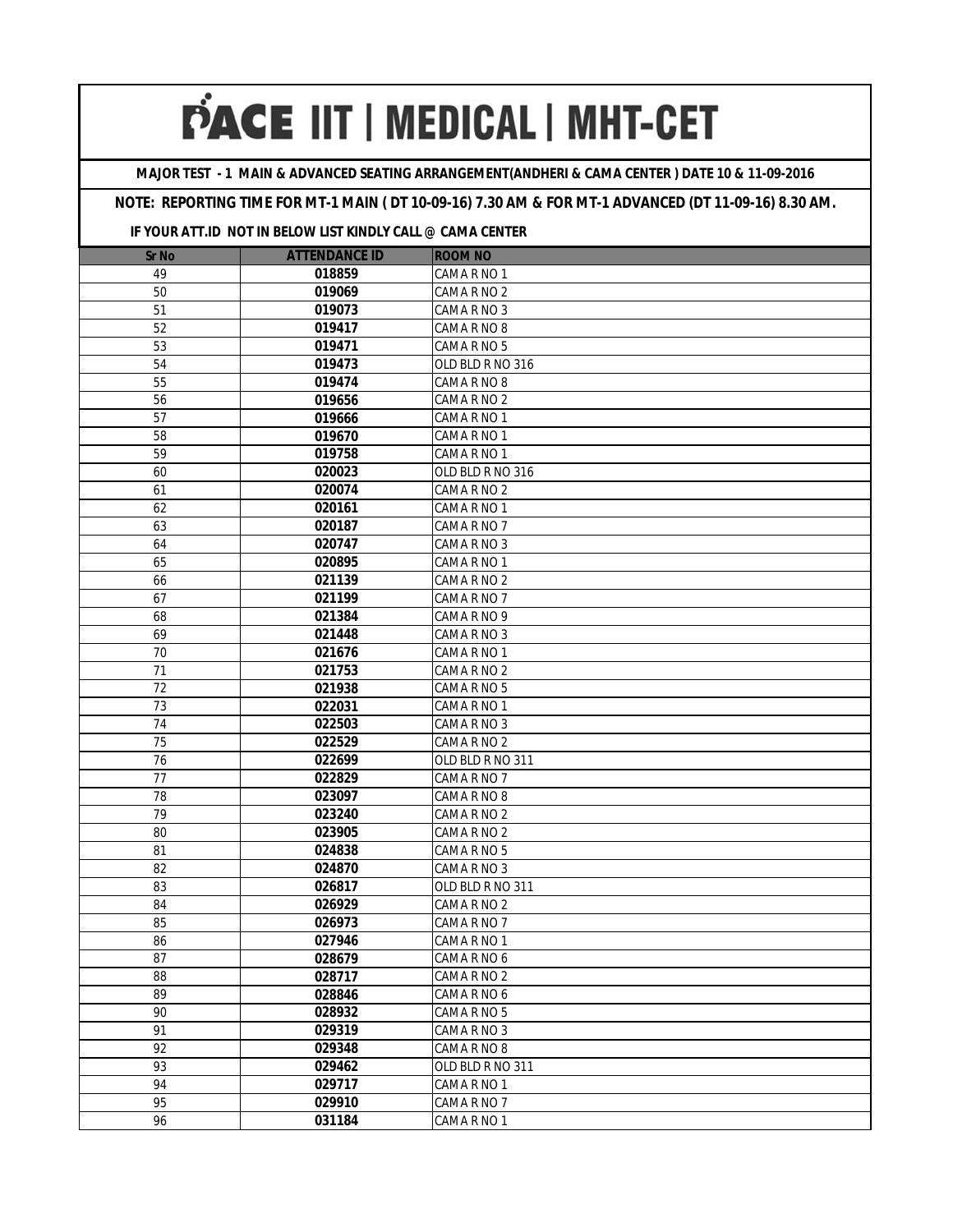**MAJOR TEST - 1 MAIN & ADVANCED SEATING ARRANGEMENT(ANDHERI & CAMA CENTER ) DATE 10 & 11-09-2016**

## **NOTE: REPORTING TIME FOR MT-1 MAIN ( DT 10-09-16) 7.30 AM & FOR MT-1 ADVANCED (DT 11-09-16) 8.30 AM.**

| <b>Sr No</b> | <b>ATTENDANCE ID</b> | <b>ROOM NO</b>   |
|--------------|----------------------|------------------|
| 97           | 031998               | OLD BLD R NO 314 |
| 98           | 032063               | OLD BLD R NO 314 |
| 99           | 032155               | CAMA R NO 9      |
| 100          | 033014               | CAMA R NO 2      |
| 101          | 033203               | CAMA R NO 1      |
| 102          | 035175               | OLD BLD OLD LIB  |
| 103          | 036419               | CAMA R NO 1      |
| 104          | 036420               | CAMA R NO 9      |
| 105          | 036422               | CAMA R NO 3      |
| 106          | 036433               | CAMA R NO 6      |
| 107          | 036437               | CAMA R NO 5      |
| 108          | 036445               | CAMA R NO 3      |
| 109          | 036452               | CAMA R NO 2      |
| 110          | 036454               | CAMA R NO 1      |
| 111          | 036455               | CAMA R NO 5      |
| 112          | 036456               | CAMA R NO 3      |
| 113          | 036457               | CAMA R NO 1      |
| 114          | 036458               | OLD BLD R NO 311 |
| 115          | 036462               | CAMA R NO 5      |
| 116          | 036485               | OLD BLD R NO 211 |
| 117          | 036489               | CAMA R NO 2      |
| 118          | 036494               | CAMA R NO 1      |
| 119          | 036509               | CAMA R NO 3      |
| 120          | 036519               | CAMA R NO 6      |
| 121          | 036522               | OLD BLD R NO 316 |
| 122          | 036523               | CAMA R NO 1      |
| 123          | 036526               | CAMA R NO 1      |
| 124          | 036533               | CAMA R NO 9      |
| 125          | 036535               | OLD BLD R NO 216 |
| 126          | 036548               | CAMA R NO 8      |
| 127          | 036552               | CAMA R NO 6      |
| 128          | 036554               | CAMA R NO 6      |
| 129          | 036558               | CAMA R NO 6      |
| 130          | 036560               | CAMA R NO 9      |
| 131          | 036562               | CAMA R NO 9      |
| 132          | 036564               | CAMA R NO 5      |
| 133          | 036576               | CAMA R NO 5      |
| 134          | 036584               | CAMA R NO 3      |
| 135          | 036593               | CAMA R NO 8      |
| 136          | 036596               | OLD BLD R NO 311 |
| 137          | 036611               | CAMA R NO 9      |
| 138          | 036617               | CAMA R NO 2      |
| 139          | 036619               | CAMA R NO 3      |
| 140          | 036620               | CAMA R NO 7      |
| 141          | 036625               | OLD BLD R NO 316 |
| 142          | 036629               | OLD BLD R NO 314 |
| 143          | 036635               | CAMA R NO 5      |
| 144          | 036641               | CAMA R NO 1      |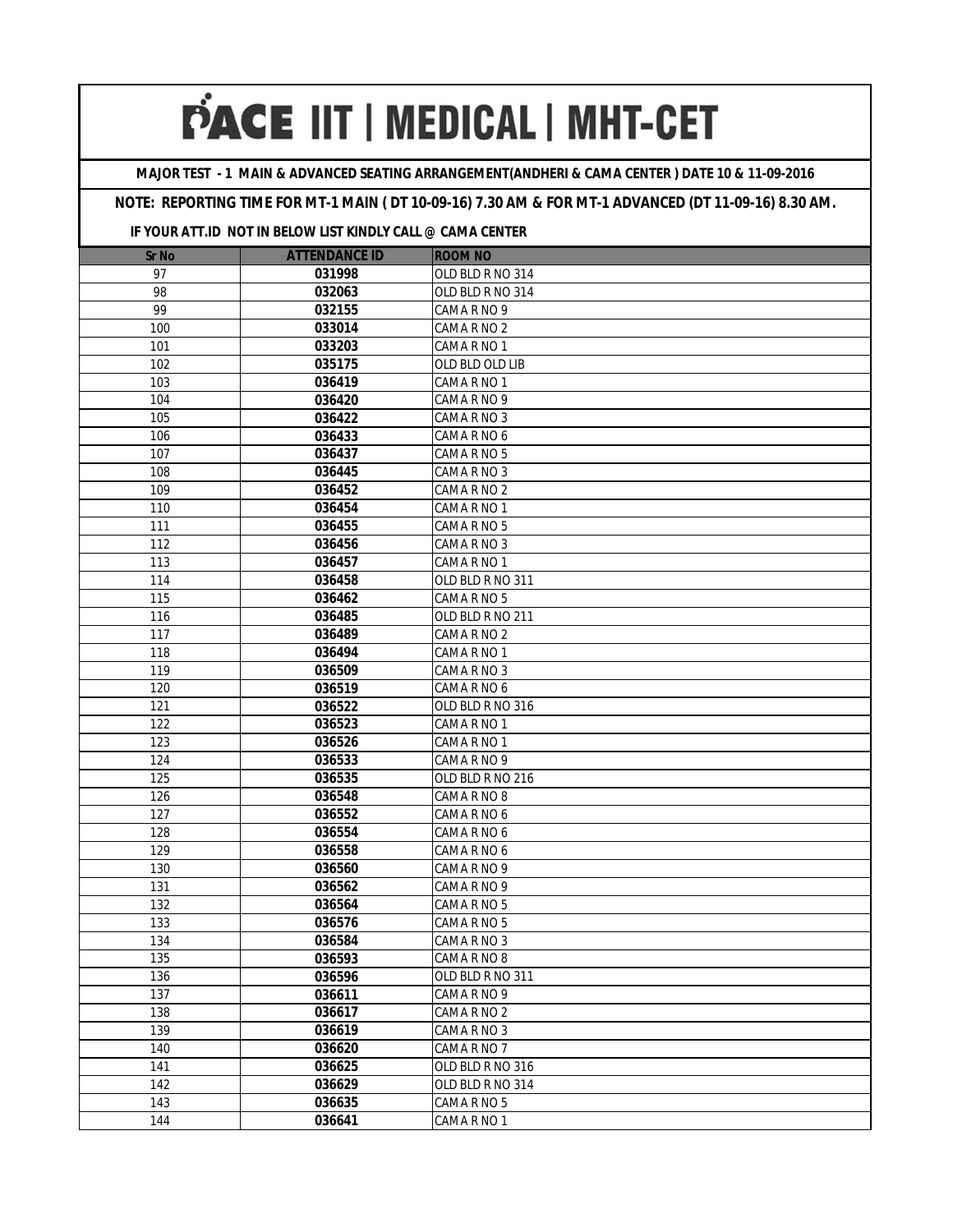**MAJOR TEST - 1 MAIN & ADVANCED SEATING ARRANGEMENT(ANDHERI & CAMA CENTER ) DATE 10 & 11-09-2016**

### **NOTE: REPORTING TIME FOR MT-1 MAIN ( DT 10-09-16) 7.30 AM & FOR MT-1 ADVANCED (DT 11-09-16) 8.30 AM.**

| <b>Sr No</b> | <b>ATTENDANCE ID</b> | <b>ROOM NO</b>   |
|--------------|----------------------|------------------|
| 145          | 036642               | CAMA R NO 2      |
| 146          | 036654               | OLD BLD R NO 314 |
| 147          | 036663               | CAMA R NO 2      |
| 148          | 036664               | CAMA R NO 1      |
| 149          | 036668               | CAMA R NO 8      |
| 150          | 036669               | CAMA R NO 8      |
| 151          | 036681               | OLD BLD R NO 211 |
| 152          | 036690               | CAMA R NO 1      |
| 153          | 036717               | CAMA R NO 1      |
| 154          | 036718               | CAMA R NO 1      |
| 155          | 036732               | CAMA R NO 2      |
| 156          | 036766               | CAMA R NO 8      |
| 157          | 036846               | OLD BLD R NO 311 |
| 158          | 036849               | CAMA R NO 9      |
| 159          | 036854               | OLD BLD R NO 311 |
| 160          | 036856               | OLD BLD OLD LIB  |
| 161          | 036857               | CAMA R NO 3      |
| 162          | 036862               | CAMA R NO 6      |
| 163          | 036865               | CAMA R NO 8      |
| 164          | 036881               | CAMA R NO 8      |
| 165          | 036894               | OLD BLD OLD LIB  |
| 166          | 036902               | CAMA R NO 1      |
| 167          | 036910               | OLD BLD R NO 311 |
| 168          | 036911               | OLD BLD R NO 211 |
| 169          | 036918               | OLD BLD R NO 216 |
| 170          | 036925               | CAMA R NO 6      |
| 171          | 036926               | OLD BLD R NO 211 |
| 172          | 036928               | OLD BLD R NO 311 |
| 173          | 036929               | CAMA R NO 1      |
| 174          | 036931               | OLD BLD R NO 316 |
| 175          | 036933               | CAMA R NO 1      |
| 176          | 036938               | CAMA R NO 3      |
| 177          | 036939               | OLD BLD R NO 316 |
| 178          | 036941               | CAMA R NO 8      |
| 179          | 036943               | CAMA R NO 3      |
| 180          | 036954               | CAMA R NO 6      |
| 181          | 036963               | OLD BLD R NO 314 |
| 182          | 036966               | CAMA R NO 9      |
| 183          | 036977               | CAMA R NO 5      |
| 184          | 036978               | CAMA R NO 8      |
| 185          | 036981               | OLD BLD OLD LIB  |
| 186          | 036982               | CAMA R NO 7      |
| 187          | 036986               | CAMA R NO 5      |
| 188          | 036995               | CAMA R NO 3      |
| 189          | 037000               | CAMA R NO 7      |
| 190          | 037006               | OLD BLD R NO 314 |
| 191          | 037016               | CAMA R NO 7      |
| 192          | 037019               | OLD BLD R NO 316 |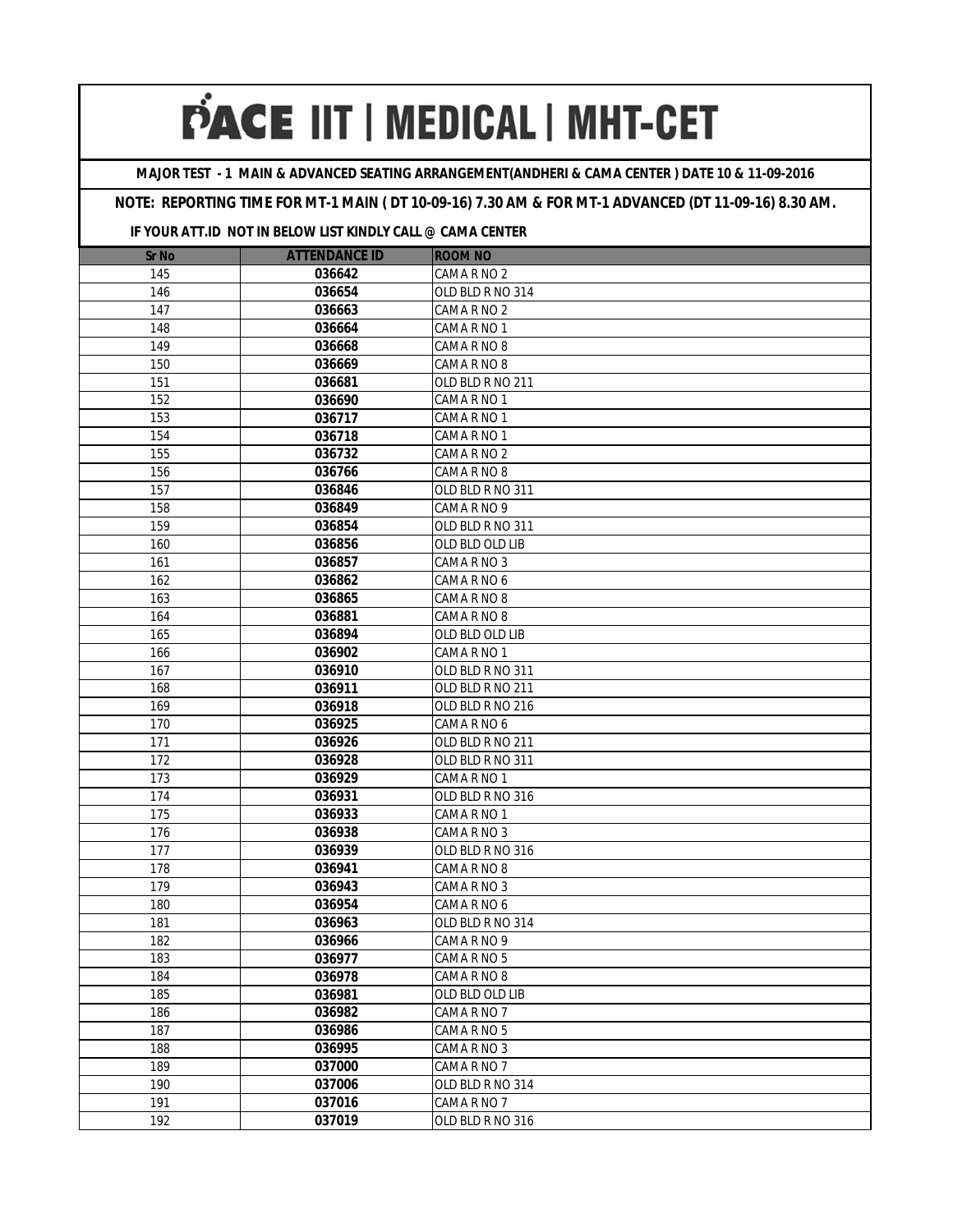**MAJOR TEST - 1 MAIN & ADVANCED SEATING ARRANGEMENT(ANDHERI & CAMA CENTER ) DATE 10 & 11-09-2016**

## **NOTE: REPORTING TIME FOR MT-1 MAIN ( DT 10-09-16) 7.30 AM & FOR MT-1 ADVANCED (DT 11-09-16) 8.30 AM.**

| <b>Sr No</b> | <b>ATTENDANCE ID</b> | <b>ROOM NO</b>                  |
|--------------|----------------------|---------------------------------|
| 193          | 037028               | CAMA R NO 5                     |
| 194          | 037029               | CAMA R NO 9                     |
| 195          | 037035               | CAMA R NO 8                     |
| 196          | 037045               | CAMA R NO 8                     |
| 197          | 037050               | CAMA R NO 5                     |
| 198          | 037052               | OLD BLD R NO 311                |
| 199          | 037054               | CAMA R NO 3                     |
| 200          | 037058               | CAMA R NO 8                     |
| 201          | 037066               | CAMA R NO 9                     |
| 202          | 037080               | CAMA R NO 6                     |
| 203          | 037081               | CAMA R NO 8                     |
| 204          | 037084               | OLD BLD R NO 311                |
| 205          | 037087               | OLD BLD R NO 314                |
| 206          | 037091               | CAMA R NO 7                     |
| 207          | 037093               | OLD BLD R NO 314                |
| 208          | 037097               | OLD BLD R NO 311                |
| 209          | 037100               | CAMA R NO 8                     |
| 210          | 037103               | CAMA R NO 5                     |
| 211          | 037111               | CAMA R NO 7                     |
| 212          | 037113               | CAMA R NO 5                     |
| 213          | 037115               | OLD BLD R NO 216                |
| 214          | 037121               | CAMA R NO 2                     |
| 215          | 037123               | OLD BLD R NO 311                |
| 216          | 037129               | CAMA R NO 3                     |
| 217          | 037135               | OLD BLD R NO 311                |
| 218          | 037139               | CAMA R NO 6                     |
| 219          | 037144               | CAMA R NO 8                     |
| 220          | 037149               | OLD BLD R NO 211                |
| 221          | 037156               | CAMA R NO 1                     |
| 222          | 037158               | OLD BLD R NO 314                |
| 223          | 037159               | OLD BLD OLD LIB                 |
| 224          | 037161               | CAMA R NO 6                     |
| 225          | 037163               | OLD BLD R NO 316                |
| 226          | 037172               | CAMA R NO 5                     |
| 227<br>228   | 037175<br>037176     | OLD BLD R NO 311                |
|              | 037182               | OLD BLD R NO 316                |
| 229<br>230   | 037185               | CAMA R NO 7<br>CAMA R NO 1      |
|              |                      |                                 |
| 231<br>232   | 037187<br>037199     | OLD BLD R NO 311<br>CAMA R NO 6 |
| 233          | 037200               | OLD BLD R NO 316                |
| 234          | 037206               | CAMA R NO 6                     |
| 235          | 037212               | CAMA R NO 2                     |
| 236          | 037217               | CAMA R NO 7                     |
| 237          | 037218               | OLD BLD R NO 211                |
| 238          | 037219               | CAMA R NO 9                     |
| 239          | 037222               | OLD BLD OLD LIB                 |
| 240          | 037230               | CAMA R NO 3                     |
|              |                      |                                 |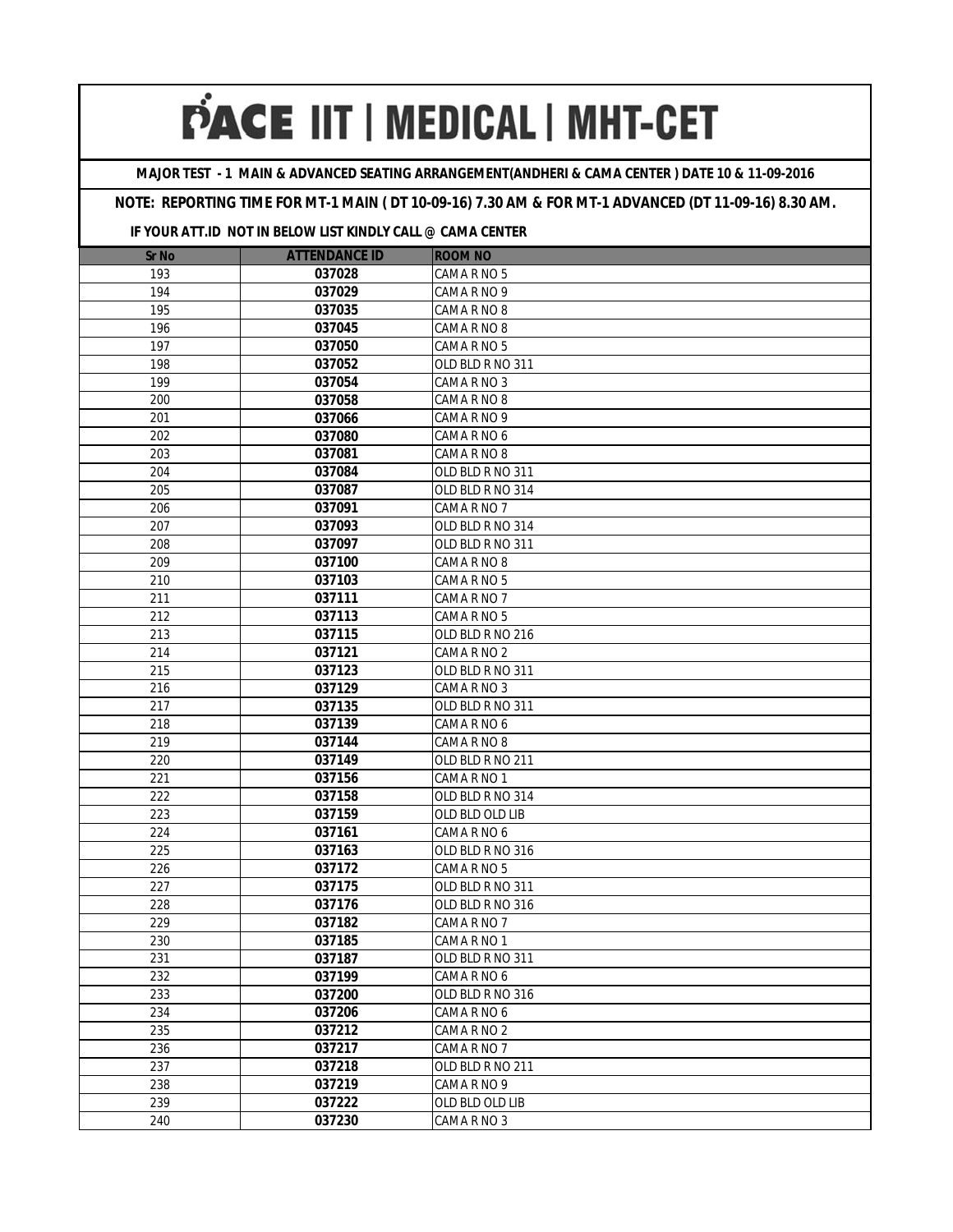**MAJOR TEST - 1 MAIN & ADVANCED SEATING ARRANGEMENT(ANDHERI & CAMA CENTER ) DATE 10 & 11-09-2016**

### **NOTE: REPORTING TIME FOR MT-1 MAIN ( DT 10-09-16) 7.30 AM & FOR MT-1 ADVANCED (DT 11-09-16) 8.30 AM.**

| <b>Sr No</b> | <b>ATTENDANCE ID</b> | <b>ROOM NO</b>             |
|--------------|----------------------|----------------------------|
| 241          | 037231               | CAMA R NO 9                |
| 242          | 037233               | CAMA R NO 2                |
| 243          | 037234               | OLD BLD R NO 211           |
| 244          | 037235               | CAMA R NO 7                |
| 245          | 037237               | CAMA R NO 1                |
| 246          | 037238               | OLD BLD R NO 311           |
| 247          | 037239               | OLD BLD R NO 316           |
| 248          | 037241               | OLD BLD R NO 311           |
| 249          | 037244               | OLD BLD R NO 316           |
| 250          | 037248               | CAMA R NO 9                |
| 251          | 037251               | CAMA R NO 9                |
| 252          | 037262               | CAMA R NO 6                |
| 253          | 037265               | OLD BLD R NO 314           |
| 254          | 037268               | OLD BLD R NO 314           |
| 255          | 037271               | CAMA R NO 8                |
| 256          | 037274               | CAMA R NO 5                |
| 257          | 037275               | OLD BLD R NO 316           |
| 258          | 037278               | CAMA R NO 2                |
| 259          | 037280               | CAMA R NO 1                |
| 260          | 037282               | CAMA R NO 7                |
| 261          | 037287               | OLD BLD R NO 314           |
| 262          | 037288               | OLD BLD R NO 311           |
| 263          | 037290               | OLD BLD R NO 314           |
| 264          | 037301               | CAMA R NO 7                |
| 265          | 037313               | CAMA R NO 9                |
| 266          | 037319               | CAMA R NO 5                |
| 267          | 037328               | CAMA R NO 3                |
| 268          | 037333               | OLD BLD OLD LIB            |
| 269          | 037342               | CAMA R NO 6                |
| 270          | 037356               | CAMA R NO 8                |
| 271          | 037357               | OLD BLD OLD LIB            |
| 272          | 037359<br>037360     | OLD BLD R NO 314           |
| 273<br>274   | 037366               | CAMA R NO 9<br>CAMA R NO 2 |
| 275          | 037367               | CAMA R NO 1                |
| 276          | 037369               | CAMA R NO 8                |
| 277          | 037371               | OLD BLD R NO 211           |
| 278          | 037378               | CAMA R NO 3                |
| 279          | 037379               | CAMA R NO 6                |
| 280          | 037418               | CAMA R NO 8                |
| 281          | 037430               | CAMA R NO 5                |
| 282          | 037443               | CAMA R NO 3                |
| 283          | 037444               | CAMA R NO 8                |
| 284          | 037457               | CAMA R NO 5                |
| 285          | 037500               | CAMA R NO 1                |
| 286          | 037511               | CAMA R NO 5                |
| 287          | 037512               | OLD BLD R NO 211           |
| 288          | 037518               | OLD BLD OLD LIB            |
|              |                      |                            |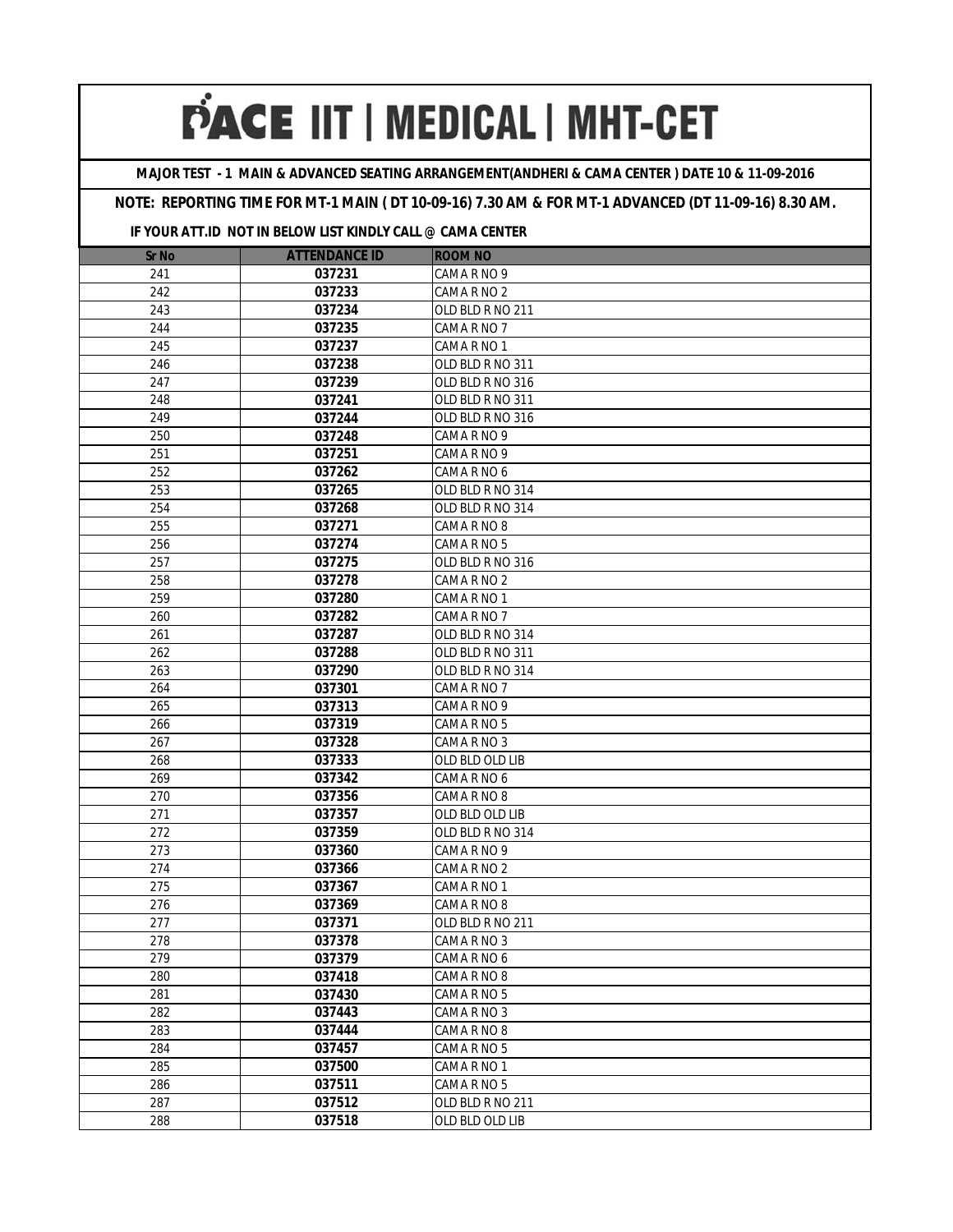**MAJOR TEST - 1 MAIN & ADVANCED SEATING ARRANGEMENT(ANDHERI & CAMA CENTER ) DATE 10 & 11-09-2016**

### **NOTE: REPORTING TIME FOR MT-1 MAIN ( DT 10-09-16) 7.30 AM & FOR MT-1 ADVANCED (DT 11-09-16) 8.30 AM.**

| <b>Sr No</b> | <b>ATTENDANCE ID</b> | <b>ROOM NO</b>             |
|--------------|----------------------|----------------------------|
| 289          | 037520               | OLD BLD R NO 316           |
| 290          | 037521               | OLD BLD OLD LIB            |
| 291          | 037527               | CAMA R NO 7                |
| 292          | 037533               | CAMA R NO 3                |
| 293          | 037536               | CAMA R NO 9                |
| 294          | 037594               | CAMA R NO 3                |
| 295          | 037595               | OLD BLD R NO 311           |
| 296          | 037650               | OLD BLD R NO 316           |
| 297          | 037739               | CAMA R NO 3                |
| 298          | 037820               | OLD BLD R NO 314           |
| 299          | 037844               | OLD BLD OLD LIB            |
| 300          | 038015               | CAMA R NO 5                |
| 301          | 038044               | OLD BLD R NO 211           |
| 302          | 038124               | CAMA R NO 7                |
| 303          | 038136               | CAMA R NO 2                |
| 304          | 038144               | OLD BLD R NO 216           |
| 305          | 038145               | OLD BLD R NO 311           |
| 306          | 038146               | CAMA R NO 6                |
| 307          | 038148               | CAMA R NO 6                |
| 308          | 038155               | CAMA R NO 5                |
| 309          | 038193               | OLD BLD OLD LIB            |
| 310          | 038204               | CAMA R NO 5                |
| 311          | 038230               | OLD BLD R NO 316           |
| 312          | 038233               | OLD BLD R NO 314           |
| 313          | 038238               | CAMA R NO 5                |
| 314          | 038249               | CAMA R NO 5                |
| 315          | 038250               | CAMA R NO 6                |
| 316          | 038258               | CAMA R NO 6                |
| 317          | 038259               | CAMA R NO 2                |
| 318          | 038261               | CAMA R NO 5                |
| 319          | 038265               | CAMA R NO 9                |
| 320          | 038266               | CAMA R NO 5                |
| 321          | 038277               | CAMA R NO 6                |
| 322          | 038279               | CAMA R NO 9                |
| 323          | 038282               | CAMA R NO 3                |
| 324          | 038290               | OLD BLD R NO 216           |
| 325          | 038292               | OLD BLD R NO 311           |
| 326          | 038294               | CAMA R NO 8                |
| 327          | 038299               | OLD BLD R NO 211           |
| 328<br>329   | 038317<br>038326     | CAMA R NO 2<br>CAMA R NO 6 |
| 330          | 038340               | CAMA R NO 8                |
| 331          | 038346               | CAMA R NO 2                |
| 332          | 038347               | OLD BLD R NO 211           |
| 333          | 038376               | OLD BLD R NO 316           |
| 334          | 038377               | CAMA R NO 5                |
| 335          | 038385               | CAMA R NO 2                |
| 336          | 038390               | OLD BLD R NO 311           |
|              |                      |                            |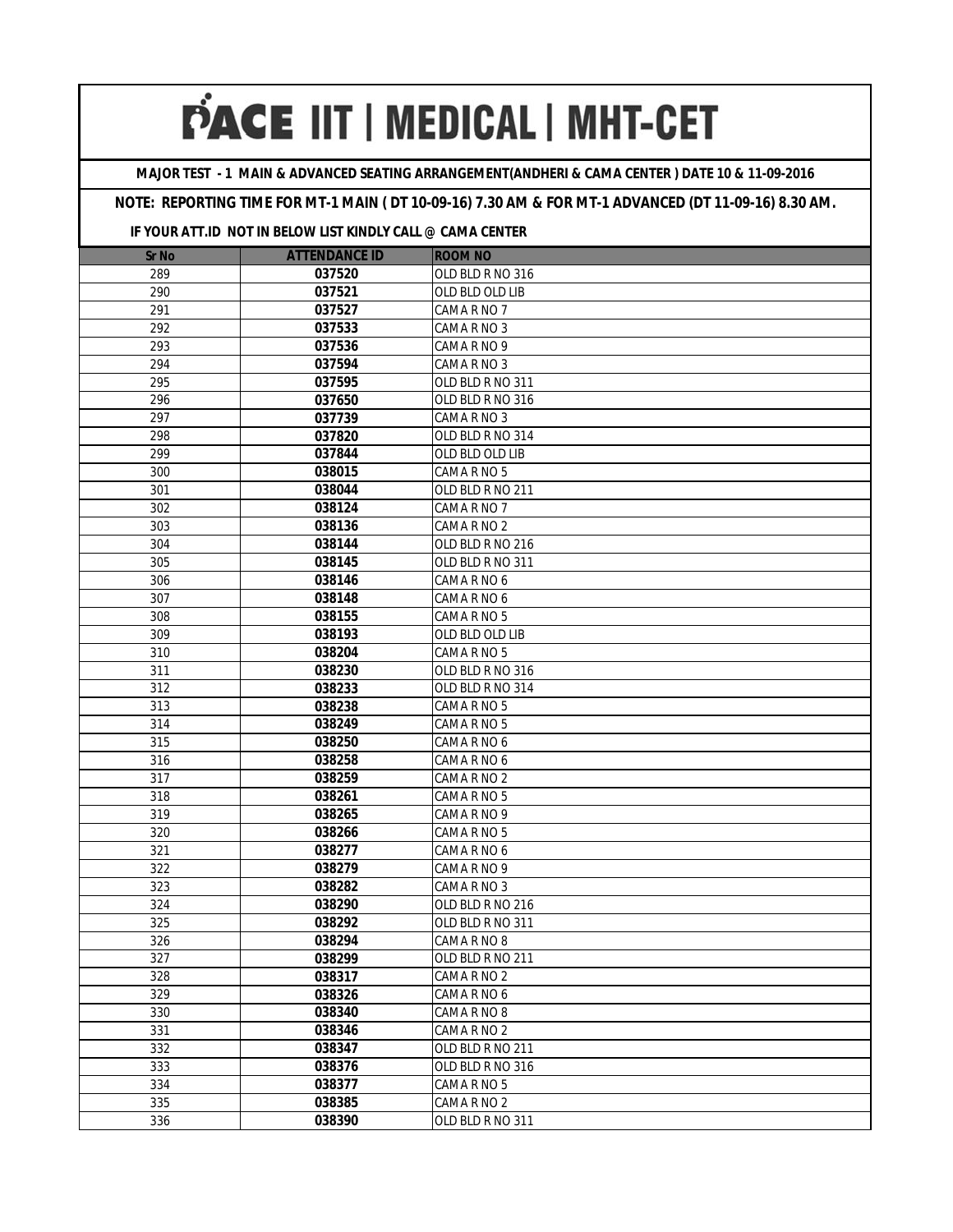**MAJOR TEST - 1 MAIN & ADVANCED SEATING ARRANGEMENT(ANDHERI & CAMA CENTER ) DATE 10 & 11-09-2016**

## **NOTE: REPORTING TIME FOR MT-1 MAIN ( DT 10-09-16) 7.30 AM & FOR MT-1 ADVANCED (DT 11-09-16) 8.30 AM.**

| <b>Sr No</b> | <b>ATTENDANCE ID</b> | <b>ROOM NO</b>   |
|--------------|----------------------|------------------|
| 337          | 038392               | CAMA R NO 3      |
| 338          | 038393               | OLD BLD R NO 311 |
| 339          | 038396               | CAMA R NO 9      |
| 340          | 038397               | CAMA R NO 3      |
| 341          | 038409               | CAMA R NO 1      |
| 342          | 038420               | CAMA R NO 9      |
| 343          | 038423               | CAMA R NO 5      |
| 344          | 038429               | CAMA R NO 2      |
| 345          | 038442               | OLD BLD R NO 316 |
| 346          | 038473               | CAMA R NO 5      |
| 347          | 038484               | CAMA R NO 2      |
| 348          | 038488               | CAMA R NO 6      |
| 349          | 038497               | CAMA R NO 2      |
| 350          | 038500               | CAMA R NO 6      |
| 351          | 038506               | CAMA R NO 5      |
| 352          | 038513               | OLD BLD R NO 311 |
| 353          | 038519               | CAMA R NO 7      |
| 354          | 038521               | OLD BLD R NO 311 |
| 355          | 038541               | OLD BLD R NO 314 |
| 356          | 038544               | OLD BLD R NO 314 |
| 357          | 038550               | CAMA R NO 3      |
| 358          | 038553               | OLD BLD R NO 311 |
| 359          | 038559               | CAMA R NO 1      |
| 360          | 038560               | CAMA R NO 2      |
| 361          | 038568               | OLD BLD R NO 316 |
| 362          | 038574               | OLD BLD R NO 314 |
| 363          | 038576               | CAMA R NO 9      |
| 364          | 038581               | CAMA R NO 9      |
| 365          | 038598               | CAMA R NO 5      |
| 366          | 038603               | CAMA R NO 9      |
| 367          | 038605               | CAMA R NO 2      |
| 368          | 038609               | CAMA R NO 3      |
| 369          | 038614               | CAMA R NO 9      |
| 370          | 038615               | OLD BLD R NO 211 |
| 371          | 038616               | CAMA R NO 1      |
| 372          | 038619               | OLD BLD OLD LIB  |
| 373          | 038621               | CAMA R NO 2      |
| 374          | 038623               | OLD BLD R NO 316 |
| 375          | 038625               | OLD BLD R NO 316 |
| 376          | 038626               | OLD BLD R NO 216 |
| 377          | 038627               | CAMA R NO 2      |
| 378          | 038629               | CAMA R NO 6      |
| 379          | 038645               | OLD BLD R NO 316 |
| 380          | 038649               | CAMA R NO 8      |
| 381          | 038666               | CAMA R NO 5      |
| 382          | 038679               | OLD BLD R NO 314 |
| 383          | 038683               | CAMA R NO 7      |
| 384          | 038685               | OLD BLD R NO 211 |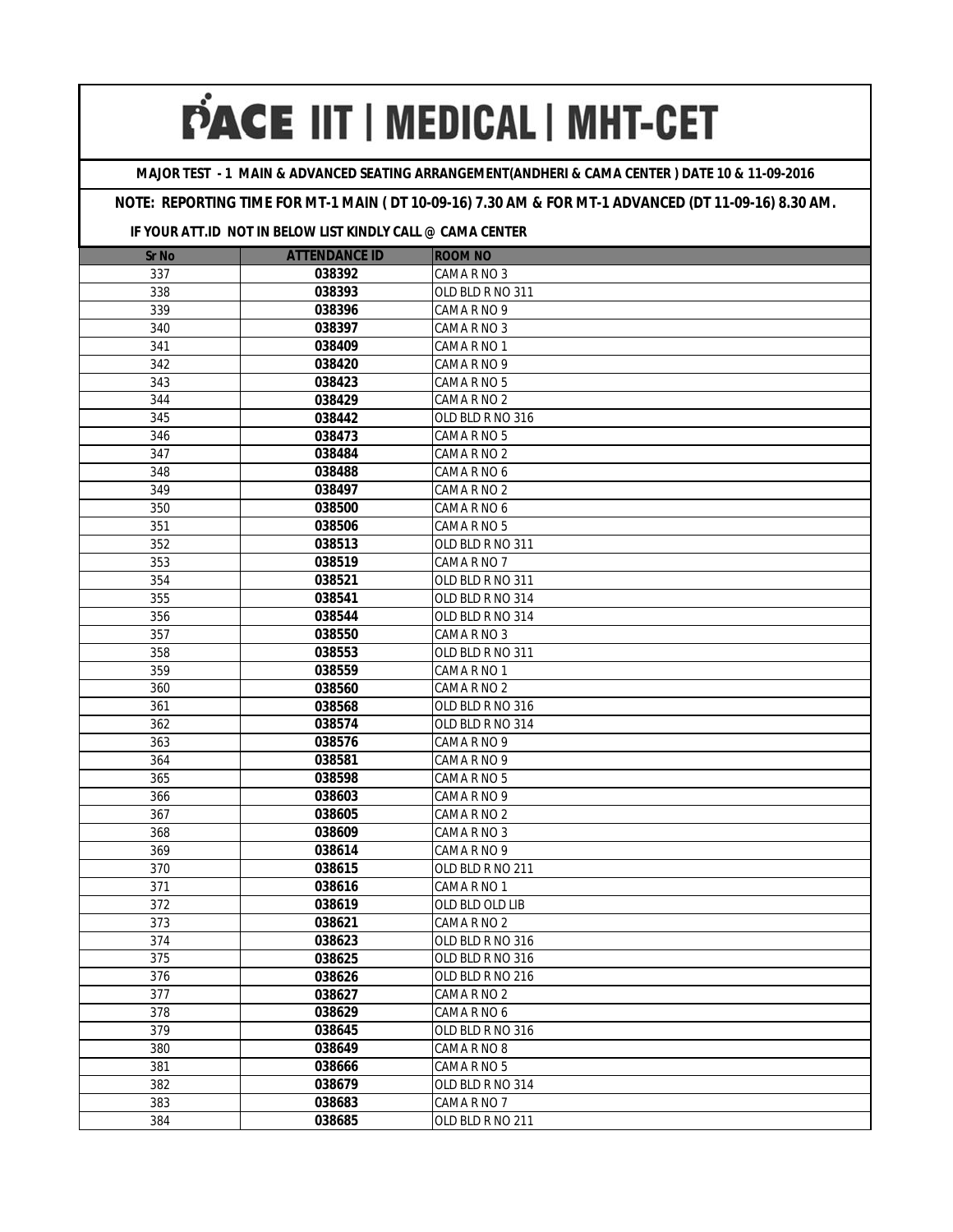**MAJOR TEST - 1 MAIN & ADVANCED SEATING ARRANGEMENT(ANDHERI & CAMA CENTER ) DATE 10 & 11-09-2016**

## **NOTE: REPORTING TIME FOR MT-1 MAIN ( DT 10-09-16) 7.30 AM & FOR MT-1 ADVANCED (DT 11-09-16) 8.30 AM.**

| <b>Sr No</b> | <b>ATTENDANCE ID</b> | <b>ROOM NO</b>                       |
|--------------|----------------------|--------------------------------------|
| 385          | 038686               | CAMA R NO 7                          |
| 386          | 038697               | OLD BLD OLD LIB                      |
| 387          | 038729               | OLD BLD R NO 211                     |
| 388          | 038739               | CAMA R NO 2                          |
| 389          | 038740               | CAMA R NO 2                          |
| 390          | 038789               | OLD BLD R NO 211                     |
| 391          | 038795               | CAMA R NO 8                          |
| 392          | 038850               | OLD BLD R NO 211                     |
| 393          | 038855               | OLD BLD R NO 316                     |
| 394          | 038858               | OLD BLD R NO 216                     |
| 395          | 038865               | CAMA R NO 8                          |
| 396          | 038898               | OLD BLD R NO 316                     |
| 397          | 038941               | CAMA R NO 5                          |
| 398          | 039009               | CAMA R NO 2                          |
| 399          | 039094               | CAMA R NO 7                          |
| 400          | 039103               | OLD BLD R NO 211                     |
| 401          | 039117               | OLD BLD R NO 311                     |
| 402          | 039167               | CAMA R NO 8                          |
| 403          | 039189               | OLD BLD R NO 311                     |
| 404          | 039195               | CAMA R NO 8                          |
| 405          | 039196               | OLD BLD R NO 314                     |
| 406          | 039218               | OLD BLD R NO 314                     |
| 407          | 039220               | CAMA R NO 9                          |
| 408          | 039234               | CAMA R NO 2                          |
| 409          | 039237               | CAMA R NO 6                          |
| 410          | 039250               | OLD BLD R NO 316                     |
| 411          | 039265               | OLD BLD R NO 314                     |
| 412          | 039274               | CAMA R NO 3                          |
| 413          | 039286               | CAMA R NO 9                          |
| 414          | 039301               | CAMA R NO 6                          |
| 415          | 039325               | CAMA R NO 8                          |
| 416          | 039344               | OLD BLD R NO 311                     |
| 417          | 039391               | CAMA R NO 9                          |
| 418          | 039407               | CAMA R NO 7                          |
| 419          | 039601               | CAMA R NO 8                          |
| 420          | 039603               | CAMA R NO 2                          |
| 421          | 039669               | OLD BLD R NO 314                     |
| 422          | 039681               | CAMA R NO 3                          |
| 423          | 039700               | CAMA R NO 9                          |
| 424          | 039755               | OLD BLD R NO 311                     |
| 425          | 039769               | OLD BLD R NO 211                     |
| 426          | 039787               | OLD BLD R NO 314                     |
| 427<br>428   | 039797<br>039804     | OLD BLD R NO 316<br>CAMA R NO 7      |
| 429          | 039828               | CAMA R NO 7                          |
| 430          | 039844               | CAMA R NO 5                          |
| 431          | 039859               |                                      |
| 432          | 039865               | OLD BLD R NO 314<br>OLD BLD R NO 311 |
|              |                      |                                      |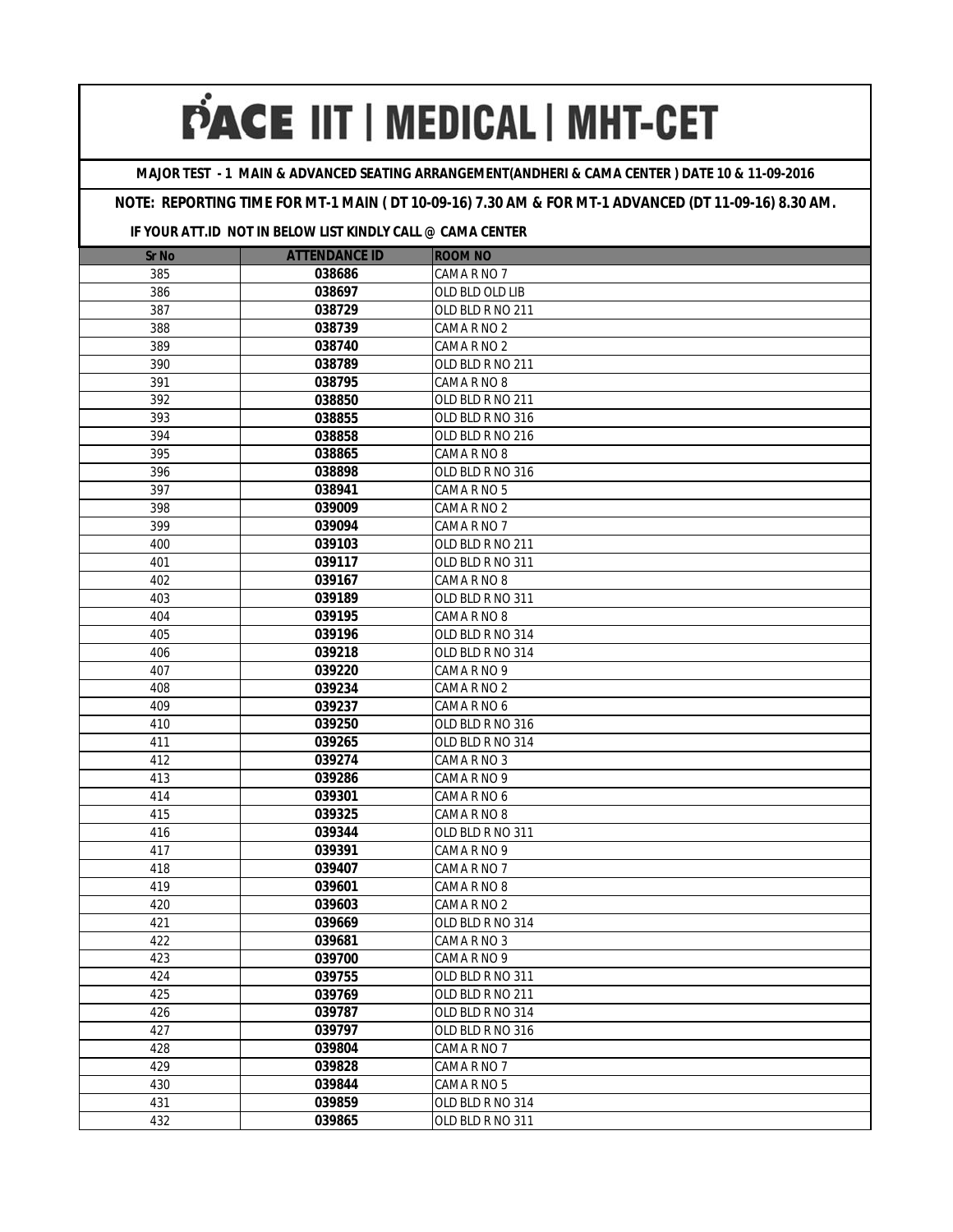**MAJOR TEST - 1 MAIN & ADVANCED SEATING ARRANGEMENT(ANDHERI & CAMA CENTER ) DATE 10 & 11-09-2016**

## **NOTE: REPORTING TIME FOR MT-1 MAIN ( DT 10-09-16) 7.30 AM & FOR MT-1 ADVANCED (DT 11-09-16) 8.30 AM.**

| <b>Sr No</b> | <b>ATTENDANCE ID</b> | <b>ROOM NO</b>                       |
|--------------|----------------------|--------------------------------------|
| 433          | 039965               | CAMA R NO 6                          |
| 434          | 039976               | CAMA R NO 9                          |
| 435          | 040023               | CAMA R NO 7                          |
| 436          | 040027               | OLD BLD R NO 314                     |
| 437          | 040043               | CAMA R NO 7                          |
| 438          | 040052               | CAMA R NO 9                          |
| 439          | 040068               | OLD BLD R NO 211                     |
| 440          | 040077               | OLD BLD R NO 211                     |
| 441          | 040089               | OLD BLD R NO 311                     |
| 442          | 040097               | CAMA R NO 8                          |
| 443          | 040099               | OLD BLD R NO 314                     |
| 444          | 040108               | CAMA R NO 7                          |
| 445          | 040123               | CAMA R NO 6                          |
| 446          | 040130               | CAMA R NO 7                          |
| 447          | 040137               | OLD BLD R NO 211                     |
| 448          | 040140               | OLD BLD R NO 211                     |
| 449          | 040141               | CAMA R NO 9                          |
| 450          | 040143               | CAMA R NO 3                          |
| 451          | 040150               | OLD BLD OLD LIB                      |
| 452          | 040186               | OLD BLD R NO 216                     |
| 453          | 040192               | CAMA R NO 9                          |
| 454          | 040200               | OLD BLD R NO 216                     |
| 455          | 040204               | CAMA R NO 5                          |
| 456          | 040212               | CAMA R NO 1                          |
| 457          | 040238               | OLD BLD R NO 211                     |
| 458          | 040244               | CAMA R NO 9                          |
| 459          | 040246               | OLD BLD R NO 316                     |
| 460          | 040262               | CAMA R NO 5                          |
| 461          | 040268               | OLD BLD R NO 211                     |
| 462          | 040275               | OLD BLD R NO 211                     |
| 463          | 040283               | CAMA R NO 3                          |
| 464          | 040340               | OLD BLD R NO 314                     |
| 465          | 040346               | OLD BLD R NO 211                     |
| 466          | 040347               | CAMA R NO 5                          |
| 467          | 040356               | OLD BLD OLD LIB                      |
| 468          | 040359               | OLD BLD R NO 211                     |
| 469          | 040361               | CAMA R NO 3                          |
| 470          | 040363<br>040377     | CAMA R NO 5                          |
| 471          |                      | OLD BLD R NO 216                     |
| 472<br>473   | 040379               | OLD BLD R NO 311                     |
| 474          | 040390<br>040391     | OLD BLD R NO 211<br>OLD BLD R NO 314 |
| 475          | 040405               |                                      |
| 476          | 040407               | OLD BLD R NO 216<br>OLD BLD OLD LIB  |
| 477          | 040420               | OLD BLD R NO 216                     |
| 478          | 040427               | CAMA R NO 9                          |
| 479          | 040440               | OLD BLD R NO 316                     |
| 480          | 040441               | OLD BLD R NO 311                     |
|              |                      |                                      |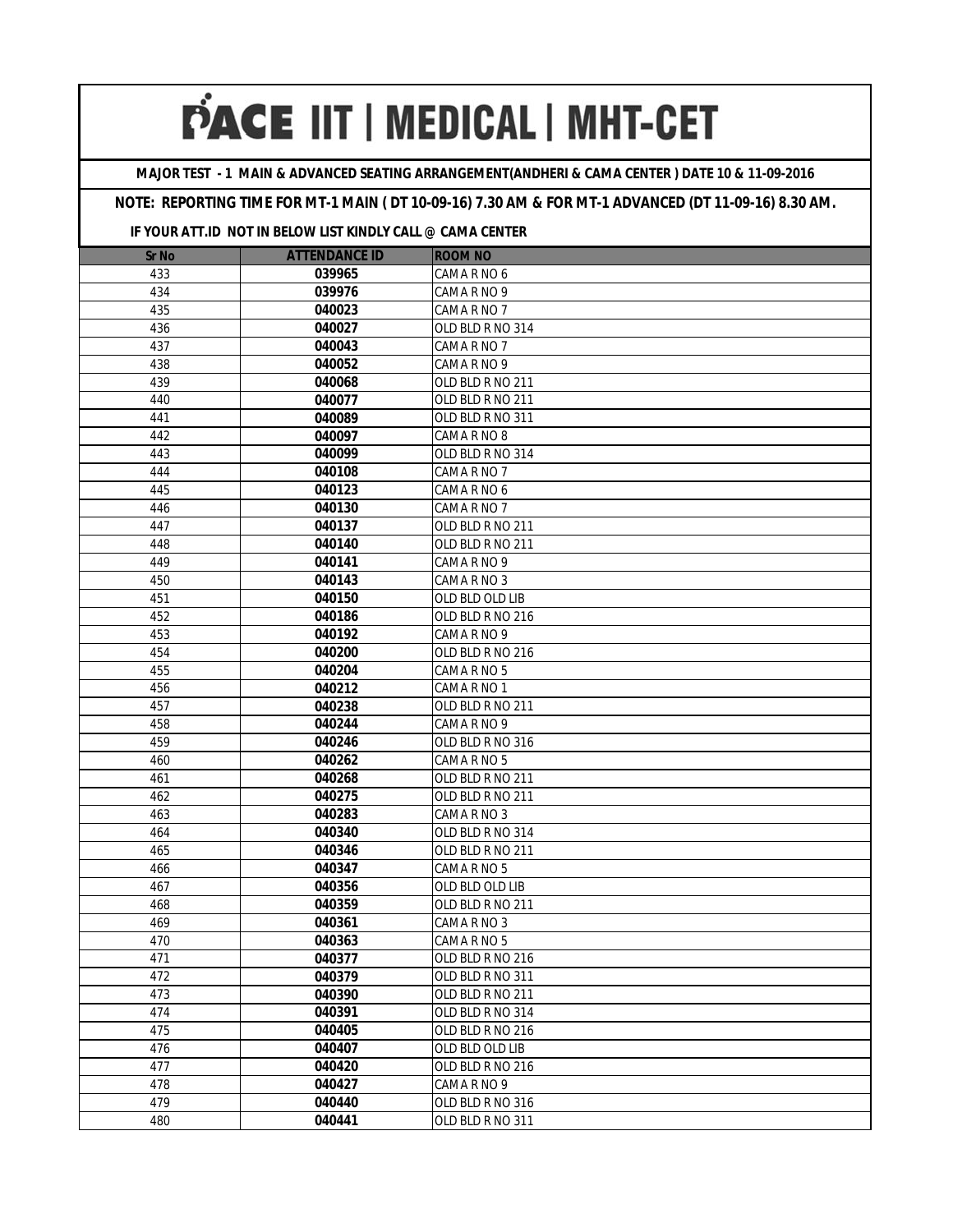**MAJOR TEST - 1 MAIN & ADVANCED SEATING ARRANGEMENT(ANDHERI & CAMA CENTER ) DATE 10 & 11-09-2016**

### **NOTE: REPORTING TIME FOR MT-1 MAIN ( DT 10-09-16) 7.30 AM & FOR MT-1 ADVANCED (DT 11-09-16) 8.30 AM.**

| <b>Sr No</b> | <b>ATTENDANCE ID</b> | <b>ROOM NO</b>                       |
|--------------|----------------------|--------------------------------------|
| 481          | 040447               | CAMA R NO 6                          |
| 482          | 040448               | OLD BLD R NO 314                     |
| 483          | 040453               | CAMA R NO 7                          |
| 484          | 040454               | OLD BLD R NO 311                     |
| 485          | 040461               | CAMA R NO 6                          |
| 486          | 040469               | OLD BLD R NO 316                     |
| 487          | 040479               | CAMA R NO 7                          |
| 488          | 040498               | CAMA R NO 2                          |
| 489          | 040499               | CAMA R NO 9                          |
| 490          | 040573               | CAMA R NO 5                          |
| 491          | 040587               | OLD BLD R NO 314                     |
| 492          | 040589               | CAMA R NO 8                          |
| 493          | 040605               | OLD BLD R NO 211                     |
| 494          | 040608               | OLD BLD R NO 216                     |
| 495          | 040640               | CAMA R NO 6                          |
| 496          | 040643               | CAMA R NO 6                          |
| 497          | 040678               | CAMA R NO 9                          |
| 498          | 040682               | CAMA R NO 8                          |
| 499          | 040685               | OLD BLD R NO 316                     |
| 500          | 040689               | CAMA R NO 9                          |
| 501          | 040690               | CAMA R NO 8                          |
| 502          | 040700               | OLD BLD R NO 316                     |
| 503          | 040703               | CAMA R NO 3                          |
| 504          | 040713               | OLD BLD R NO 311                     |
| 505          | 040728               | OLD BLD R NO 314                     |
| 506          | 040732               | CAMA R NO 5                          |
| 507          | 040737               | OLD BLD R NO 311                     |
| 508          | 040739               | CAMA R NO 6                          |
| 509          | 040745               | OLD BLD R NO 314                     |
| 510          | 040762               | CAMA R NO 3                          |
| 511          | 040766               | OLD BLD R NO 316                     |
| 512          | 040782               | CAMA R NO 6                          |
| 513          | 040787               | OLD BLD R NO 316                     |
| 514          | 040801               | OLD BLD R NO 316                     |
| 515          | 040814               | CAMA R NO 7                          |
| 516          | 040815               | OLD BLD R NO 211                     |
| 517          | 040827               | OLD BLD R NO 216                     |
| 518          | 040832               | CAMA R NO 3                          |
| 519          | 040837               | OLD BLD OLD LIB<br>CAMA R NO 8       |
| 520          | 040846               |                                      |
| 521          | 040851               | CAMA R NO 3                          |
| 522          | 040869<br>040871     | OLD BLD R NO 311<br>OLD BLD R NO 216 |
| 523<br>524   | 040878               | OLD BLD R NO 311                     |
| 525          | 040898               | CAMA R NO 9                          |
| 526          | 040900               |                                      |
| 527          | 040908               | OLD BLD R NO 311                     |
|              | 040916               | CAMA R NO 8<br>OLD BLD R NO 314      |
| 528          |                      |                                      |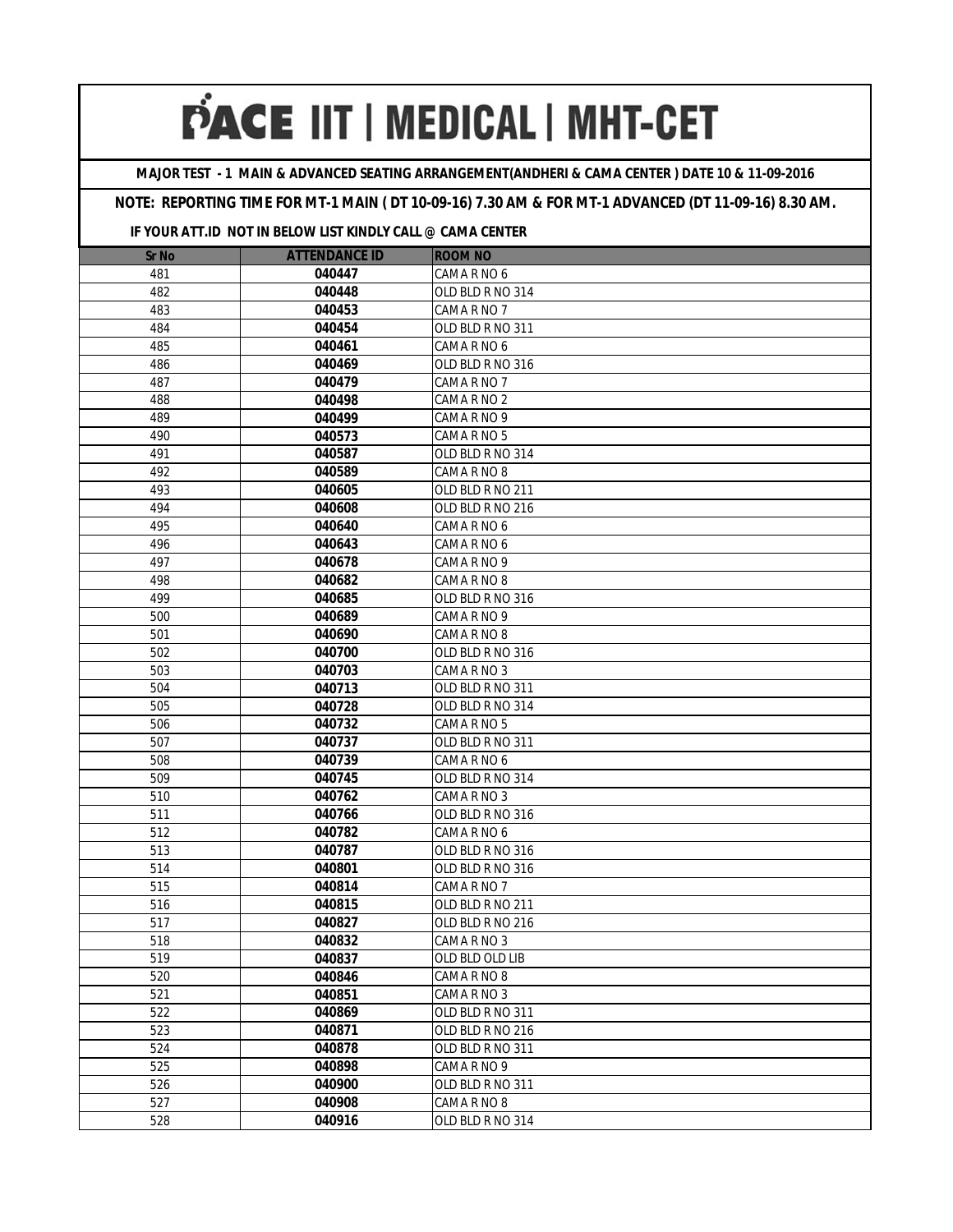**MAJOR TEST - 1 MAIN & ADVANCED SEATING ARRANGEMENT(ANDHERI & CAMA CENTER ) DATE 10 & 11-09-2016**

### **NOTE: REPORTING TIME FOR MT-1 MAIN ( DT 10-09-16) 7.30 AM & FOR MT-1 ADVANCED (DT 11-09-16) 8.30 AM.**

| <b>Sr No</b> | <b>ATTENDANCE ID</b> | <b>ROOM NO</b>                  |
|--------------|----------------------|---------------------------------|
| 529          | 040917               | CAMA R NO 7                     |
| 530          | 040939               | OLD BLD R NO 314                |
| 531          | 040971               | OLD BLD R NO 211                |
| 532          | 040992               | OLD BLD R NO 216                |
| 533          | 041077               | OLD BLD R NO 314                |
| 534          | 041097               | CAMA R NO 8                     |
| 535          | 041098               | CAMA R NO 6                     |
| 536          | 041100               | CAMA R NO 8                     |
| 537          | 041104               | CAMA R NO 8                     |
| 538          | 041111               | OLD BLD R NO 316                |
| 539          | 041112               | OLD BLD R NO 211                |
| 540          | 041114               | CAMA R NO 7                     |
| 541          | 041120               | CAMA R NO 2                     |
| 542          | 041125               | OLD BLD R NO 211                |
| 543          | 041126               | CAMA R NO 8                     |
| 544          | 041133               | CAMA R NO 9                     |
| 545          | 041141               | OLD BLD R NO 211                |
| 546          | 041169               | CAMA R NO 8                     |
| 547          | 041197               | OLD BLD R NO 316                |
| 548          | 041209               | OLD BLD R NO 216                |
| 549          | 041217               | CAMA R NO 7                     |
| 550          | 041219               | CAMA R NO 2                     |
| 551          | 041262               | OLD BLD R NO 216                |
| 552          | 041266               | CAMA R NO 9                     |
| 553          | 041272               | CAMA R NO 5                     |
| 554          | 041284               | CAMA R NO 3                     |
| 555          | 041297               | OLD BLD R NO 216                |
| 556          | 041341               | CAMA R NO 1                     |
| 557          | 041351               | OLD BLD R NO 314                |
| 558          | 041352               | CAMA R NO 7                     |
| 559          | 041359               | CAMA R NO 7                     |
| 560          | 041372               | OLD BLD R NO 211                |
| 561          | 041373               | CAMA R NO 6                     |
| 562          | 041376               | OLD BLD R NO 314                |
| 563          | 041377               | CAMA R NO 5                     |
| 564          | 041384               | OLD BLD R NO 316                |
| 565          | 041401               | CAMA R NO 3                     |
| 566          | 041402               | CAMA R NO 9                     |
| 567          | 041441               | OLD BLD R NO 311                |
| 568          | 041445               | CAMA R NO 6                     |
| 569          | 041462<br>041463     | CAMA R NO 3                     |
| 570          |                      | CAMA R NO 8                     |
| 571<br>572   | 041465<br>041485     | CAMA R NO 8<br>CAMA R NO 9      |
| 573          | 041488               |                                 |
| 574          | 041490               | CAMA R NO 7<br>OLD BLD OLD LIB  |
| 575          | 041493               |                                 |
|              | 041499               | CAMA R NO 3<br>OLD BLD R NO 316 |
| 576          |                      |                                 |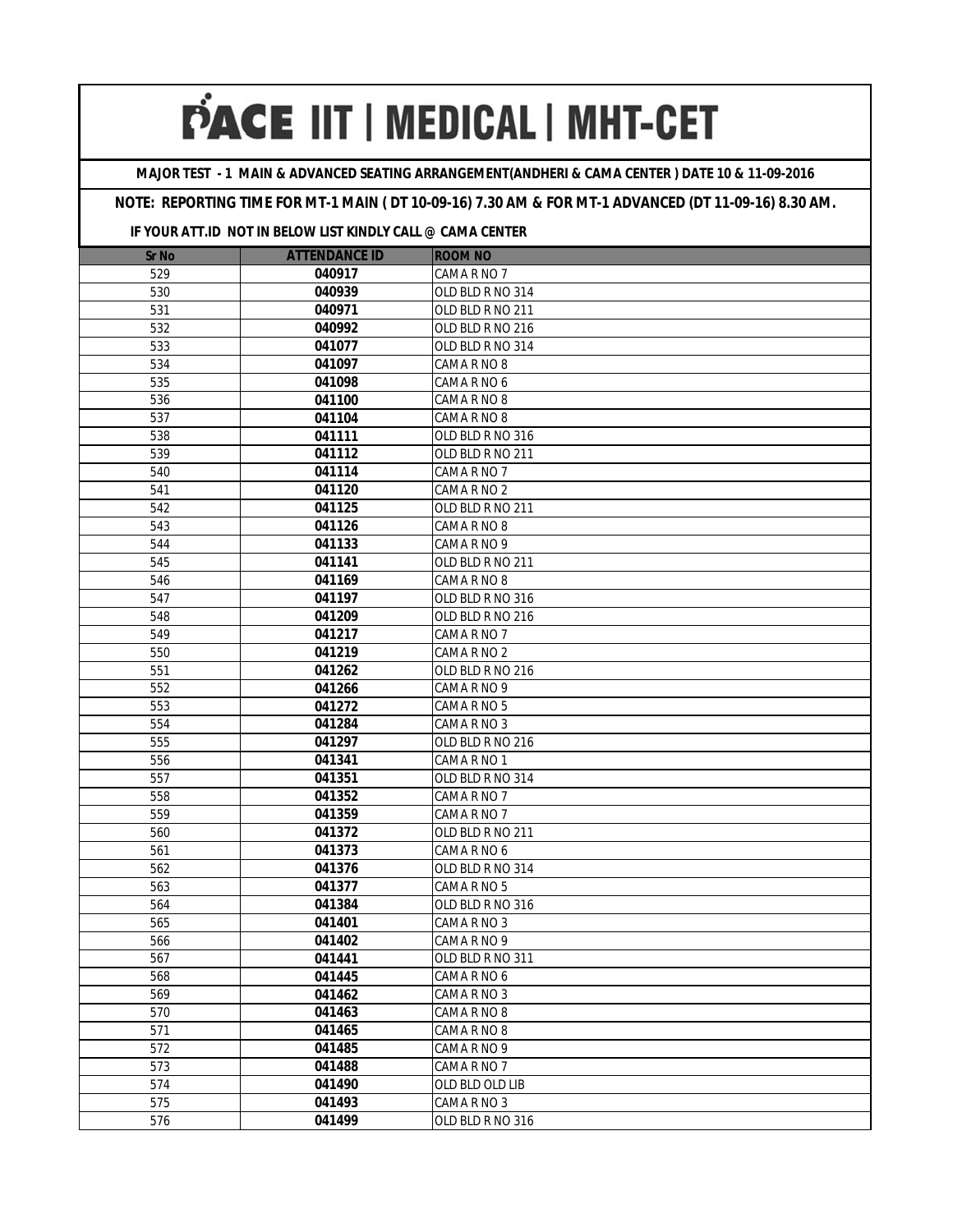**MAJOR TEST - 1 MAIN & ADVANCED SEATING ARRANGEMENT(ANDHERI & CAMA CENTER ) DATE 10 & 11-09-2016**

### **NOTE: REPORTING TIME FOR MT-1 MAIN ( DT 10-09-16) 7.30 AM & FOR MT-1 ADVANCED (DT 11-09-16) 8.30 AM.**

| <b>Sr No</b> | <b>ATTENDANCE ID</b> | <b>ROOM NO</b>   |
|--------------|----------------------|------------------|
| 577          | 041500               | CAMA R NO 9      |
| 578          | 041501               | CAMA R NO 9      |
| 579          | 041502               | OLD BLD R NO 211 |
| 580          | 041507               | CAMA R NO 7      |
| 581          | 041510               | CAMA R NO 6      |
| 582          | 041530               | CAMA R NO 6      |
| 583          | 041532               | OLD BLD R NO 216 |
| 584          | 041535               | OLD BLD R NO 211 |
| 585          | 041537               | CAMA R NO 8      |
| 586          | 041540               | OLD BLD R NO 311 |
| 587          | 041545               | CAMA R NO 9      |
| 588          | 041547               | OLD BLD R NO 211 |
| 589          | 041550               | CAMA R NO 2      |
| 590          | 041554               | CAMA R NO 6      |
| 591          | 041559               | CAMA R NO 5      |
| 592          | 041574               | CAMA R NO 7      |
| 593          | 041578               | CAMA R NO 9      |
| 594          | 041579               | CAMA R NO 1      |
| 595          | 041585               | OLD BLD R NO 316 |
| 596          | 041589               | CAMA R NO 3      |
| 597          | 041590               | CAMA R NO 8      |
| 598          | 041605               | CAMA R NO 6      |
| 599          | 041614               | OLD BLD R NO 316 |
| 600          | 041615               | OLD BLD R NO 314 |
| 601          | 041642               | CAMA R NO 5      |
| 602          | 041644               | OLD BLD R NO 211 |
| 603          | 041645               | OLD BLD R NO 314 |
| 604          | 041653               | CAMA R NO 7      |
| 605          | 041654               | CAMA R NO 9      |
| 606          | 041668               | OLD BLD R NO 314 |
| 607          | 041692               | OLD BLD R NO 311 |
| 608          | 041754               | OLD BLD R NO 211 |
| 609          | 041767               | OLD BLD R NO 311 |
| 610          | 041774               | CAMA R NO 3      |
| 611          | 041775               | OLD BLD R NO 211 |
| 612          | 041787               | CAMA R NO 7      |
| 613          | 041790               | OLD BLD R NO 314 |
| 614          | 041791               | OLD BLD R NO 211 |
| 615          | 041793               | OLD BLD R NO 211 |
| 616          | 041804               | CAMA R NO 5      |
| 617          | 041845               | OLD BLD R NO 211 |
| 618          | 041855               | OLD BLD R NO 216 |
| 619          | 041902               | OLD BLD R NO 211 |
| 620          | 041968               | CAMA R NO 7      |
| 621          | 041999               | CAMA R NO 3      |
| 622          | 042087               | CAMA R NO 3      |
| 623          | 042108               | CAMA R NO 6      |
| 624          | 042113               | OLD BLD R NO 211 |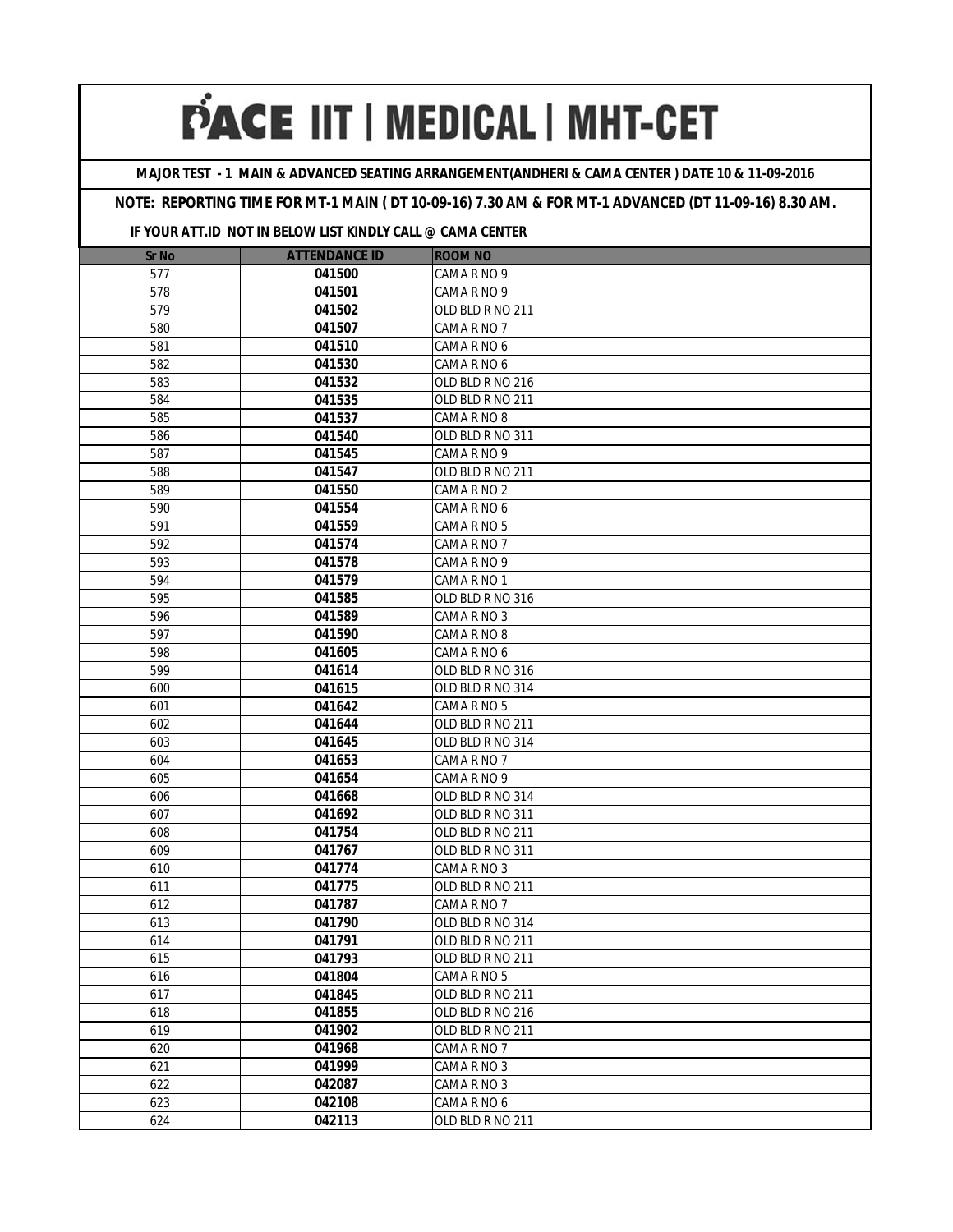**MAJOR TEST - 1 MAIN & ADVANCED SEATING ARRANGEMENT(ANDHERI & CAMA CENTER ) DATE 10 & 11-09-2016**

### **NOTE: REPORTING TIME FOR MT-1 MAIN ( DT 10-09-16) 7.30 AM & FOR MT-1 ADVANCED (DT 11-09-16) 8.30 AM.**

| <b>Sr No</b> | <b>ATTENDANCE ID</b> | <b>ROOM NO</b>                  |
|--------------|----------------------|---------------------------------|
| 625          | 042194               | CAMA R NO 5                     |
| 626          | 042204               | OLD BLD R NO 216                |
| 627          | 042215               | CAMA R NO 2                     |
| 628          | 042218               | CAMA R NO 8                     |
| 629          | 042219               | OLD BLD R NO 311                |
| 630          | 042233               | OLD BLD R NO 316                |
| 631          | 042235               | CAMA R NO 2                     |
| 632          | 042262               | CAMA R NO 7                     |
| 633          | 042425               | CAMA R NO 2                     |
| 634          | 042438               | OLD BLD R NO 316                |
| 635          | 042486               | CAMA R NO 2                     |
| 636          | 042913               | CAMA R NO 9                     |
| 637          | 043322               | CAMA R NO 8                     |
| 638          | 043437               | OLD BLD R NO 311                |
| 639          | 043532               | OLD BLD R NO 216                |
| 640          | 043615               | CAMA R NO 7                     |
| 641          | 043656               | OLD BLD R NO 314                |
| 642          | 043757               | OLD BLD OLD LIB                 |
| 643          | 043759               | OLD BLD R NO 311                |
| 644          | 043768               | OLD BLD R NO 311                |
| 645          | 043784               | OLD BLD R NO 314                |
| 646          | 043831               | OLD BLD R NO 216                |
| 647          | 043834               | CAMA R NO 6                     |
| 648          | 043837               | CAMA R NO 3                     |
| 649          | 043846               | OLD BLD R NO 216                |
| 650          | 043851               | CAMA R NO 7                     |
| 651          | 043852               | OLD BLD R NO 216                |
| 652          | 043857               | CAMA R NO 7                     |
| 653          | 043859               | CAMA R NO 6                     |
| 654<br>655   | 043861               | OLD BLD R NO 216<br>CAMA R NO 6 |
| 656          | 043884<br>043885     | OLD BLD R NO 314                |
| 657          | 043886               | OLD BLD R NO 216                |
| 658          | 043888               | OLD BLD R NO 216                |
| 659          | 043918               | CAMA R NO 8                     |
| 660          | 043921               | CAMA R NO 6                     |
| 661          | 043925               | CAMA R NO 5                     |
| 662          | 043935               | CAMA R NO 7                     |
| 663          | 043949               | CAMA R NO 6                     |
| 664          | 043981               | OLD BLD OLD LIB                 |
| 665          | 043988               | OLD BLD R NO 316                |
| 666          | 043998               | CAMA R NO 7                     |
| 667          | 043999               | CAMA R NO 5                     |
| 668          | 044000               | OLD BLD R NO 216                |
| 669          | 044012               | OLD BLD R NO 316                |
| 670          | 044020               | OLD BLD R NO 316                |
| 671          | 044023               | OLD BLD R NO 216                |
| 672          | 044046               | CAMA R NO 9                     |
|              |                      |                                 |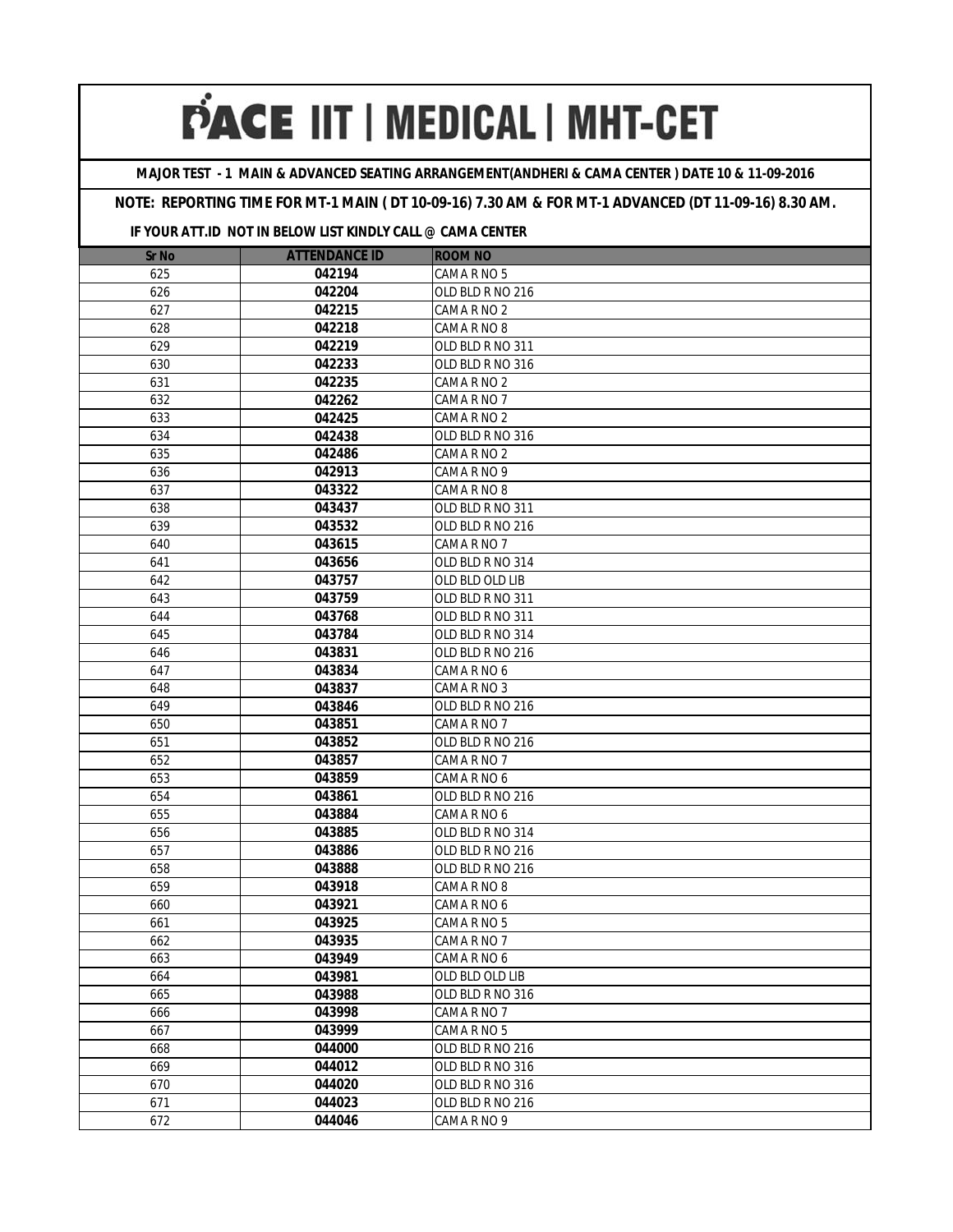**MAJOR TEST - 1 MAIN & ADVANCED SEATING ARRANGEMENT(ANDHERI & CAMA CENTER ) DATE 10 & 11-09-2016**

## **NOTE: REPORTING TIME FOR MT-1 MAIN ( DT 10-09-16) 7.30 AM & FOR MT-1 ADVANCED (DT 11-09-16) 8.30 AM.**

| <b>Sr No</b> | <b>ATTENDANCE ID</b> | <b>ROOM NO</b>                       |
|--------------|----------------------|--------------------------------------|
| 673          | 044078               | CAMA R NO 8                          |
| 674          | 044092               | OLD BLD R NO 216                     |
| 675          | 044112               | OLD BLD R NO 216                     |
| 676          | 044133               | CAMA R NO 3                          |
| 677          | 044146               | OLD BLD R NO 211                     |
| 678          | 044148               | OLD BLD R NO 216                     |
| 679          | 044152               | CAMA R NO 5                          |
| 680          | 044155               | OLD BLD R NO 314                     |
| 681          | 044165               | OLD BLD R NO 216                     |
| 682          | 044169               | CAMA R NO 7                          |
| 683          | 044183               | CAMA R NO 3                          |
| 684          | 044193               | CAMA R NO 7                          |
| 685          | 044198               | OLD BLD OLD LIB                      |
| 686          | 044201               | CAMA R NO 8                          |
| 687          | 044205               | CAMA R NO 8                          |
| 688          | 044207               | OLD BLD R NO 216                     |
| 689          | 044246               | OLD BLD R NO 314                     |
| 690          | 044278               | OLD BLD R NO 216                     |
| 691          | 044280               | CAMA R NO 6                          |
| 692          | 044308               | CAMA R NO 7                          |
| 693          | 044343               | OLD BLD R NO 216                     |
| 694          | 044351               | OLD BLD R NO 314                     |
| 695          | 044363               | CAMA R NO 9                          |
| 696          | 044364               | OLD BLD R NO 216                     |
| 697          | 044371               | OLD BLD R NO 314                     |
| 698          | 044393               | CAMA R NO 7                          |
| 699          | 044397               | OLD BLD R NO 216                     |
| 700          | 044398               | OLD BLD R NO 216                     |
| 701          | 044424               | CAMA R NO 6                          |
| 702          | 044442               | OLD BLD R NO 311                     |
| 703          | 044460               | OLD BLD R NO 216                     |
| 704<br>705   | 044468<br>044512     | OLD BLD R NO 216<br>OLD BLD R NO 311 |
|              |                      | OLD BLD OLD LIB                      |
| 706<br>707   | 044558<br>044582     | OLD BLD R NO 311                     |
| 708          | 044589               | OLD BLD R NO 314                     |
| 709          | 044596               | OLD BLD R NO 216                     |
| 710          | 044606               | CAMA R NO 3                          |
| 711          | 044622               | OLD BLD R NO 314                     |
| 712          | 044630               | OLD BLD OLD LIB                      |
| 713          | 045006               | OLD BLD R NO 316                     |
| 714          | 045017               | OLD BLD R NO 216                     |
| 715          | 045025               | OLD BLD R NO 216                     |
| 716          | 045031               | OLD BLD OLD LIB                      |
| 717          | 045137               | OLD BLD R NO 216                     |
| 718          | 045141               | CAMA R NO 9                          |
| 719          | 045142               | OLD BLD R NO 314                     |
| 720          | 045163               | OLD BLD OLD LIB                      |
|              |                      |                                      |